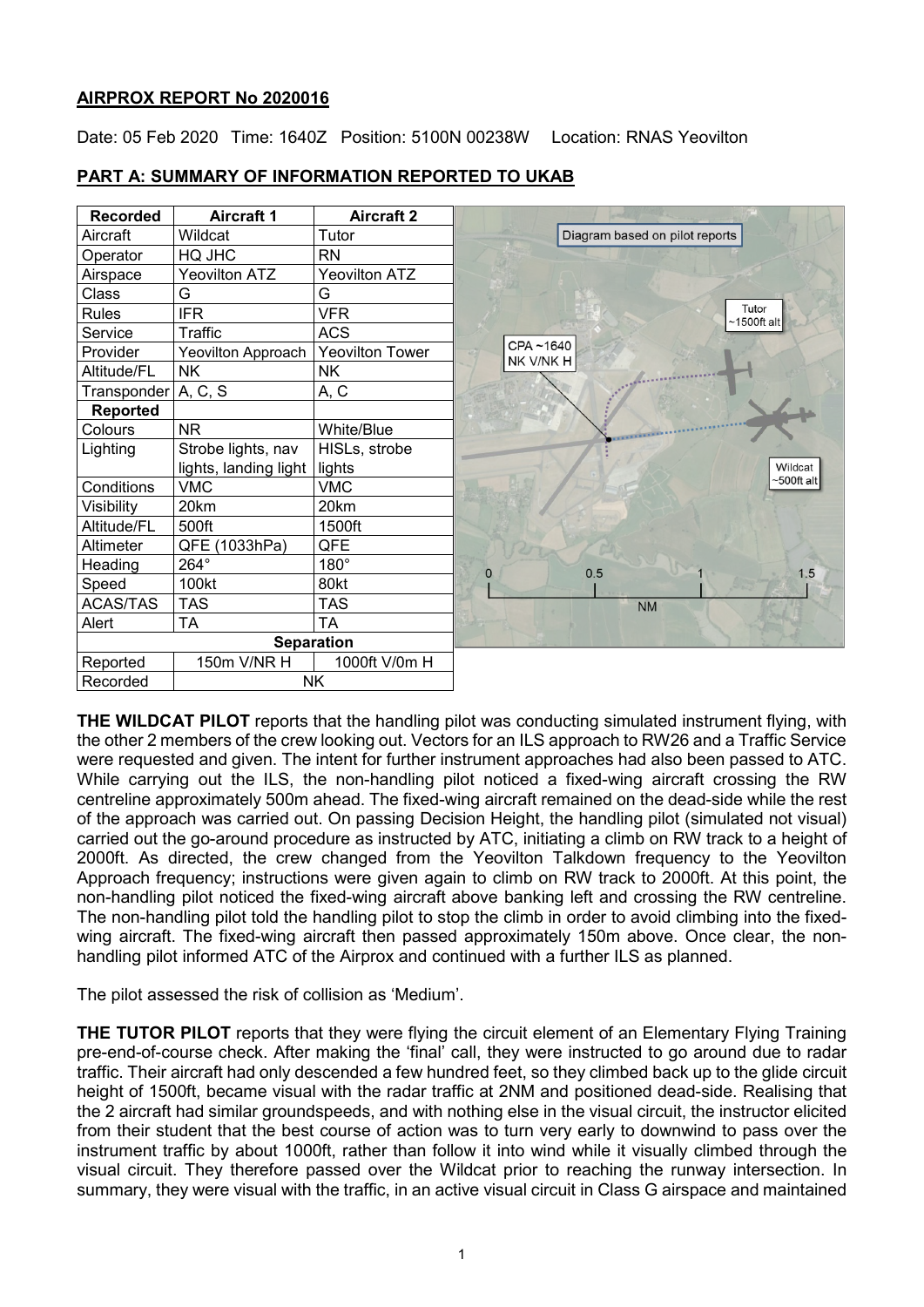greater than the minimum distance required, estimating never less than 1000ft separation at the closest point.

The pilot assessed the risk of collision as 'Low'.

**THE YEOVILTON APPROACH CONTROLLER** reports that the Wildcat pilot was carrying out a lowapproach with the intention of conducting further approaches. As the aircraft climbed, they instructed the pilot to climb to 2000ft and, on passing 1700ft, turn right onto a heading of 040°. The Wildcat pilot then reported a light fixed-wing aircraft crossing right-to-left. The controller acknowledged this and the Wildcat pilot informed them that their climb would be stopped. The controller asked the pilot to report clear of the traffic, which they did, and then continued their climb. Once the Wildcat was approximately 4NM downwind to RW26, the Wildcat pilot informed them that they wished to report an Airprox. The Wildcat was estimated to be within 150m of the fixed-wing aircraft.

The controller perceived the severity of the incident as 'Negligible'.

**THE YEOVILTON TOWER CONTROLLER** reports that the Tutor was in the fixed-wing visual circuit for RW26, conducting a glide circuit to touch-and-go; the Wildcat was conducting an instrument approach to RW26. The controller was aware from visual lookout, radar liaison calls and the Aerodrome Traffic Monitor that it was likely that one of the aircraft wasn't going to be able to complete their intentions. However, they decided to allow the aircraft to proceed and adhere to the 'first come first' principle. The 3-mile clearance call came from the Radar controller and they issued a clearance to the Wildcat pilot to conduct a low-approach. However, before they could transmit the information call on the radar traffic at 3 miles, the Tutor pilot called finals and so they instructed the Tutor pilot to go around. They used the Radar Clearance Line to notify the Radar controller that there was "*one in, going around*". They then transmitted the information call on the radar traffic. The Tutor pilot went around and was established dead-side as the Wildcat flew down the RW in level flight at about 200ft. As both aircraft came abeam the ATC Tower, and with the Wildcat still in level flight along the RW, the Tutor pilot – at circuit height – elected to turn early downwind. From the view of the ADC position, the Tutor pilot turned over the top of, or slightly behind, the Wildcat with at least 500ft of separation.

The controller perceived the severity of the incident as 'Low'.

**THE YEOVILTON DUTY ATCO** reports that it was a moderately busy afternoon. The Tower controller was working fairly hard with hover checks, non-standard recoveries and two Tutors in the circuit, but they were not overburdened. The Wildcat was on the PAR display and the Tower controller had broadcast this to the circuit traffic. The Tutor was downwind conducting a glide circuit. The 3-mile call was made for the Wildcat and a clearance to conduct a low-approach to RW26 given. Following this, the Tutor pilot called final. Due to the position of the radar traffic, and the fact that it had already been given a clearance, the Tutor pilot was instructed to 'go around' – this was broadcast on the Radar Clearance Line and read back by the PAR controller. The Tutor crossed ahead of the radar traffic to the dead-side, north of the RW, at approximately 1000ft. The Wildcat pilot maintained runway track and flew along the runway at approximately 500ft. When abeam the tower, the Tutor pilot turned crosswind early; from the controller's perspective, the Tutor looked to be turning behind the Wildcat and well above. The Tutor pilot was visual with the radar traffic. The DATCO was later informed that the Wildcat pilot had declared an Airprox.

### **Factual Background**

The weather at Yeovilton was recorded as follows:

METAR EGDY 051650Z 17003KT 9999 FEW038 SCT200 08/03 Q1036 NOSIG RMK BLU BLU=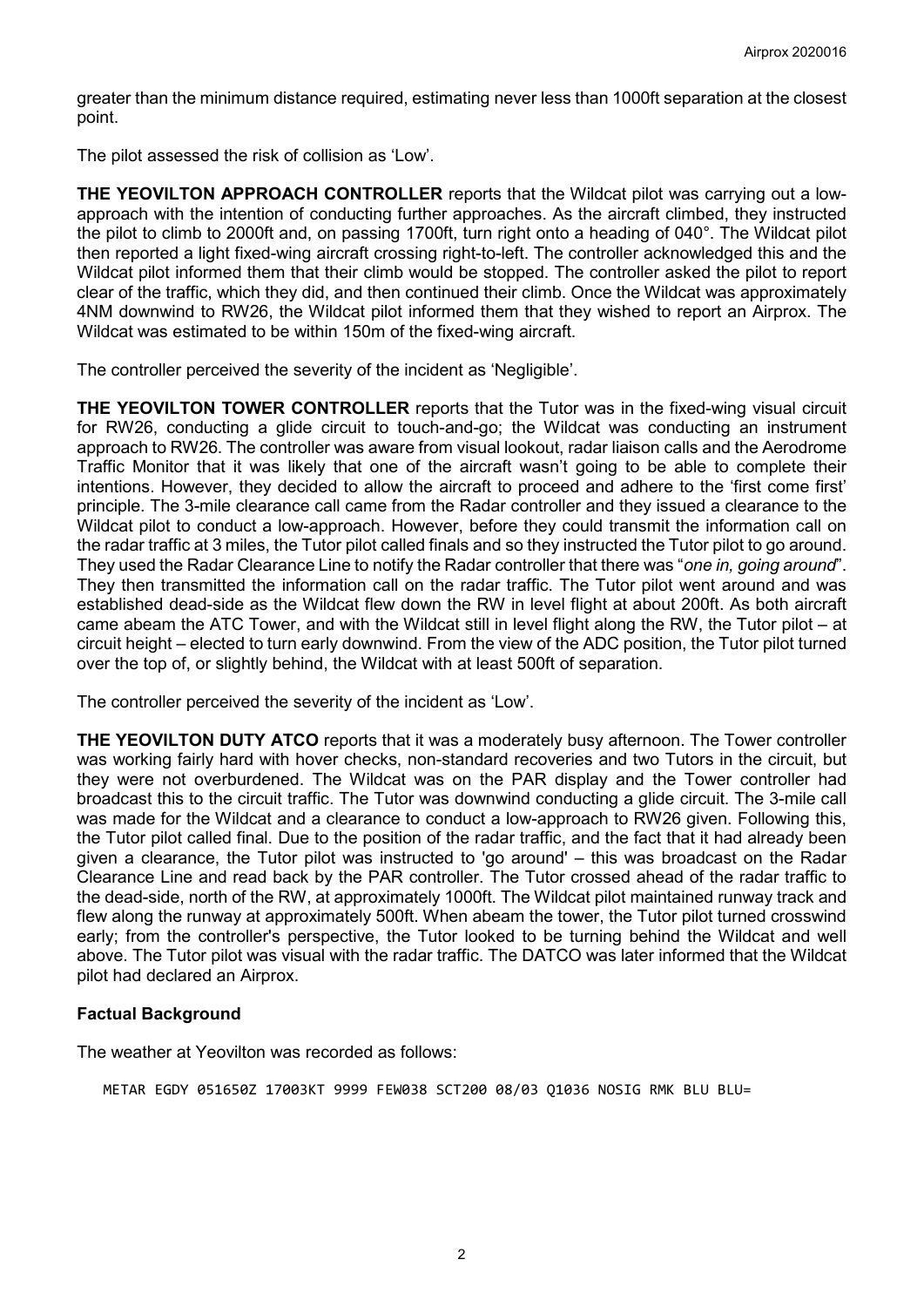## **Analysis and Investigation**

### **UKAB Secretariat**

The incident took place below the base of NATS radar coverage. Therefore, it has not been possible to measure the vertical and/or lateral separation between the 2 aircraft.

The Wildcat and Tutor pilots shared an equal responsibility for collision avoidance and not to operate in such proximity to other aircraft as to create a collision hazard. [1](#page-2-0) An aircraft operated on or in the vicinity of an aerodrome shall conform with or avoid the pattern of traffic formed by other aircraft in operation. [2](#page-2-1)

### **Occurrence Investigation**

The Wildcat helicopter was conducting instrument approaches to RW26 at Yeovilton. The handling pilot was flying with reference to their instruments; the aircraft commander and the aviation crewman were maintaining lookout. The weather was reported to be good, with 10km or more visibility and broken cloud at 3000ft. Another helicopter was conducting hover checks on the airfield and there were 2 fixed-wing aircraft in the visual circuit. The Tower controller was working fairly hard but was not overloaded. A Grob Tutor was conducting the circuit element of an Elementary Flying Training exercise (pre-end-of-course-check).

The Wildcat pilot requested vectors for the ILS for RW26 and a Traffic Service, both of which were given. The pilot then passed their intentions for further instrument approaches to be conducted. The Tower controller broadcast the intentions of the Wildcat when it was 6 miles out, and this was quickly followed by a call from the Tutor pilot reporting "*downwind, glide, touch-and-go*", which was acknowledged by the Tower controller immediately before passing the details of a Merlin about to depart. The Tower controller could see that it was likely that one of the aircraft was not going to be able to complete their intentions, but decided to let them proceed and adhere to the 'first come, first served' principle. No priority was given to either aircraft.

When the Wildcat was 3NM from the RW, the Radar controller requested a clearance from the Tower controller for the Wildcat to conduct a low approach, which was approved by the Tower controller. However, before the Tower controller could transmit the information call about the radar traffic to other traffic operating at Yeovilton on different frequencies, the Tutor pilot called finals for RW26. It has not been possible to determine the Tutor's exact position in the circuit when the pilot called finals; however, it is likely that the Tutor pilot would have called finals just as they began their final turn.

The Tower controller instructed the Tutor pilot to go-around and used the Radar Clearance Line to notify the Radar controller that one aircraft in the visual circuit was going around; this was read back by the PAR controller. The Tutor pilot acknowledged the go-around and, having only descended a few hundred feet, climbed back up to the glide circuit height of 1500ft. Whilst visual with the radar traffic, the Tutor pilot then crossed the RW centreline to position on the dead-side. Just prior to reaching Decision Height, the Wildcat pilot was informed of the traffic in the circuit going around and acknowledged the call. Although there are conflicting reports on the approximate distance between the 2 aircraft at this point, both crews were visual and no avoiding action was deemed necessary.

At their Decision Height of 400ft, the Wildcat pilot called going around and, at approximately 500ft, reported holding height due to the fixed-wing traffic crossing their flight path approximately 200m ahead. Once clear of the traffic, the Approach controller gave go-around instructions to the Wildcat pilot to climb on runway track to 2000ft and, on passing 1700ft, turn right onto a heading of 040°. The Tutor pilot reported that, having estimated a similar groundspeed to the Wildcat, and to avoid extending too far upwind, an early turn onto the downwind leg was commenced. This was transmitted to the Tower controller and they confirmed that they were visual with the Wildcat. It has

 $\overline{\phantom{a}}$ <sup>1</sup> MAA RA 2307 paragraphs 1 and 2.

<span id="page-2-1"></span><span id="page-2-0"></span><sup>2</sup> MAA RA 2307 paragraph 15.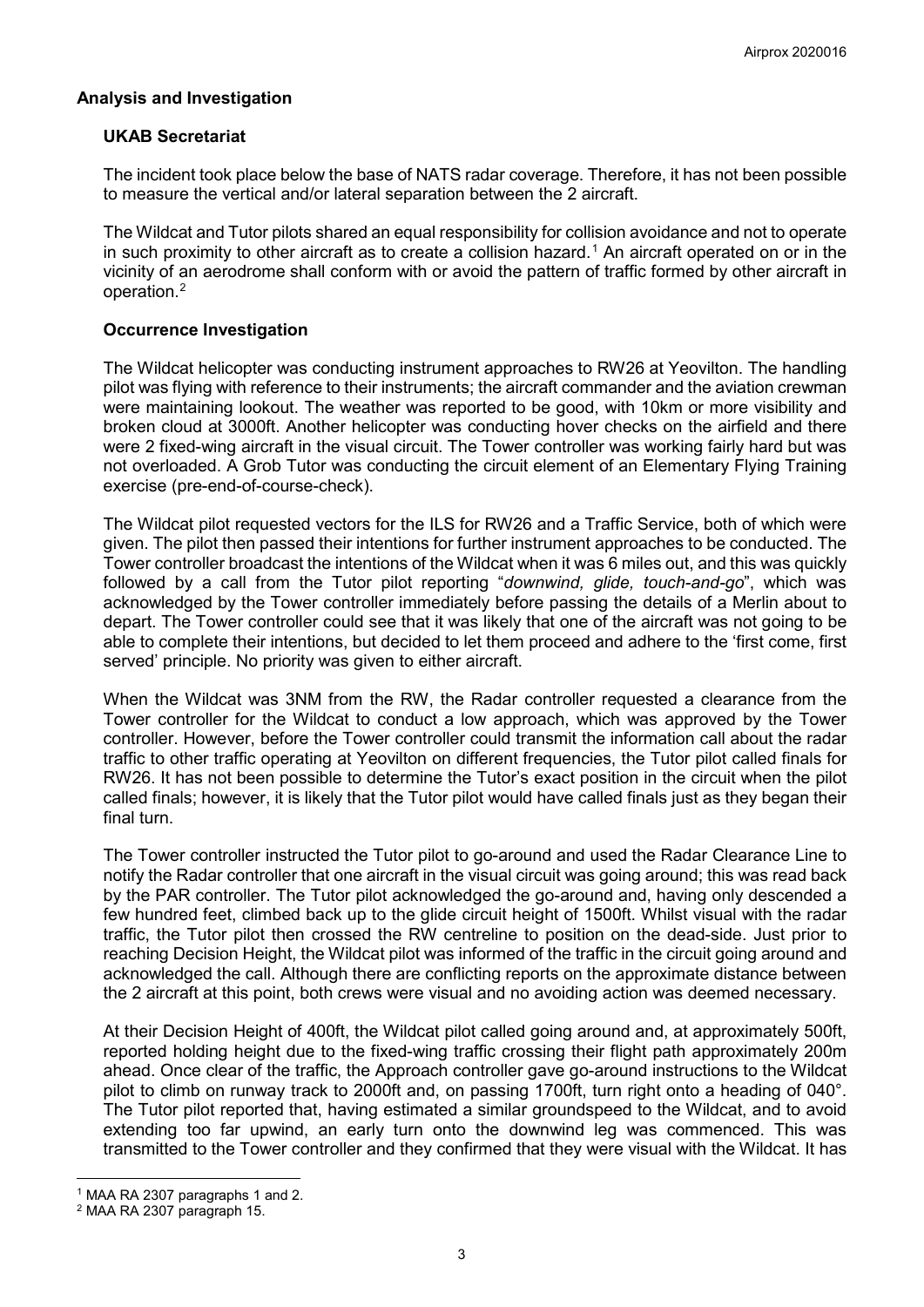not been possible to determine the exact height or distance at which the fixed-wing aircraft passed in front of and above the Wildcat. Both crews remained visual with each other throughout and avoiding action of stopping the climb by the Wildcat pilot ensured separation was maintained.

#### **Comments**

## **JHC**

JHC acknowledges that no rules were broken in the events that led to this Airprox and indeed both pilots maintained visual contact throughout. However, this Airprox is a perfect example of how deviation from the expected can cause concern to one party, when the other remains content with the situation. The Wildcat pilot was conducting an instrument approach under simulated IF conditions with the non-handling pilot and crew member looking out. The Tutor was observed deadside shortly before the Wildcat pilot commenced the low-approach. Because they were conducting further instrument approaches, the Wildcat pilot was transferred direct from the Talkdown controller to the Approach controller, and so did not have the benefit of the situational awareness that would have been gained from being on the Tower frequency. As such, they did not hear the information call from the Tutor pilot and were not aware of their intentions to take an early turn onto the downwind leg. Sensing a potential conflict, the Wildcat pilot stopped the climb until clear of the perceived confliction.

### **Navy HQ**

The investigation into this Airprox was conducted using details contained in 5 occurrence reports submitted by aircrew and ATC staff and the audio recording transcripts. The Wildcat aircrew were interviewed; however, due to COVID-19 restrictions, the investigator was unable to interview all other parties. Conflicting reports of the distance between the aircraft were received and, unfortunately, the proximity of the 2 aircraft cannot be confirmed as no PAR recording was available.

The intentions of the pilots of each aircraft were known and communicated internally and externally by ATC in the lead-up to this incident. Both pilots acknowledged the position of the other aircraft and remained visual. RNAS Yeovilton procedures allow VFR and IFR traffic to operate concurrently and instructions and information calls were issued to both pilots by ATC in accordance with these procedures. Both pilots were responsible for maintaining separation from each other in accordance with the airspace classification, the conditions of the ATS and the Rules of the Air. The Tutor pilot felt that they executed this correctly and made their decisions for positioning and to maintain separation from the instrument traffic based on visual lookout and information calls. However, the Wildcat pilot felt that they were unable to comply with the ATC instruction issued by the Approach controller due to the positioning of the Tutor in the visual circuit, as this would have introduced a possible collision. The severity of this incident and the perceived distance between the aircraft was reported differently by both pilots.

Overall this Airprox highlights that, together with procedures that are in place to allow mixed visual and IFR traffic to operate safely, it is incumbent on aircrew to maintain separation and comply with the Rules of the Air. However, the procedures in place at Yeovilton for mixed visual circuit and instrument traffic will be reviewed to ensure that they remain appropriate, particularly when aircraft are climbing away from an instrument approach and could come into close proximity to aircraft conducting a go-around in the visual circuit.

### **Summary**

An Airprox was reported when a Wildcat and a Tutor flew into proximity in the Yeovilton visual circuit at 1640Z on Wednesday  $5<sup>th</sup>$  February 2020. The Wildcat pilot was operating under IFR in VMC and the Tutor pilot was operating under VFR in VMC. The Wildcat pilot was in receipt of a Traffic Service from Yeovilton Approach and the Tutor pilot was in receipt of an Aerodrome Control Service from Yeovilton Tower.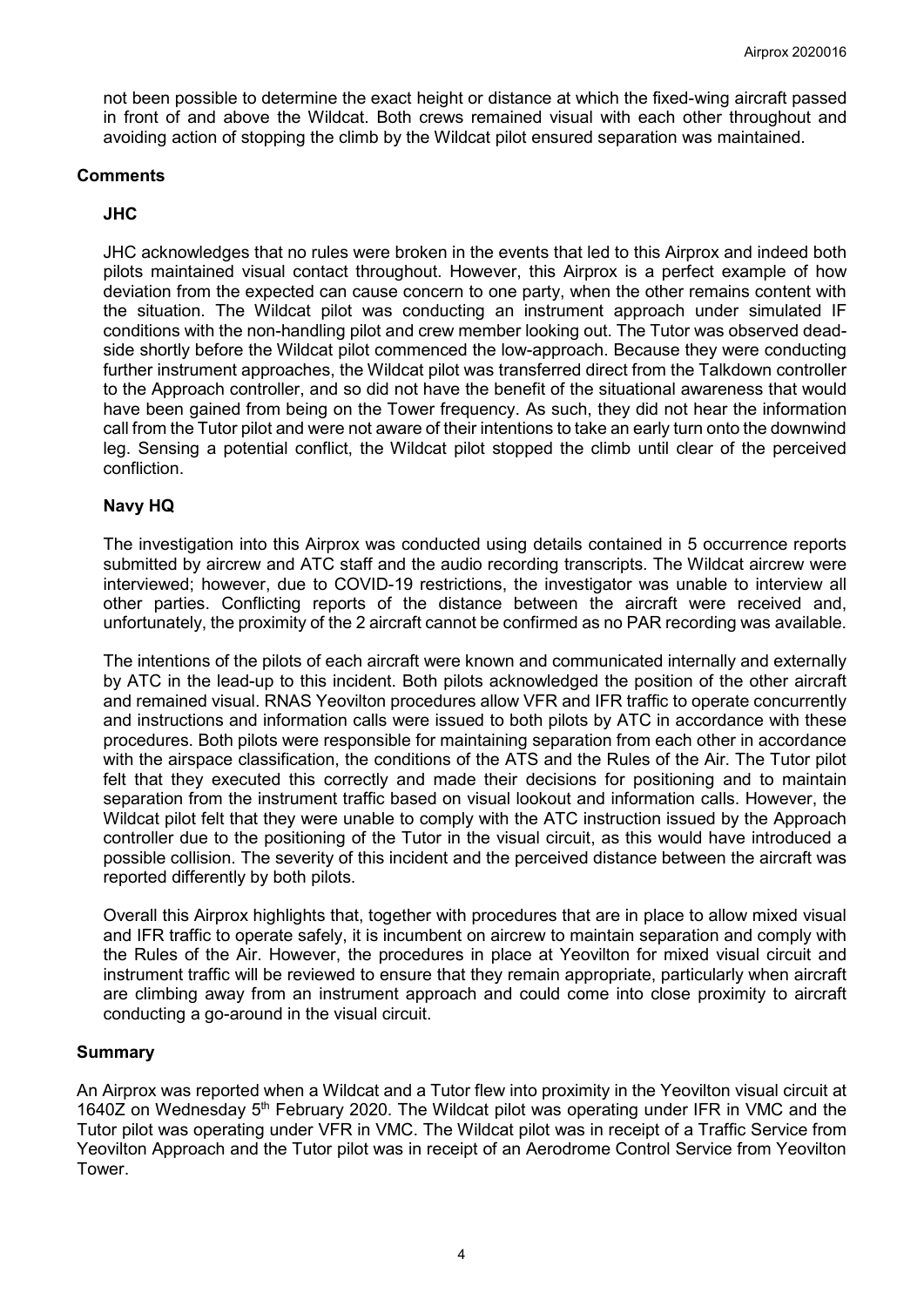## **PART B: SUMMARY OF THE BOARD'S DISCUSSIONS**

Information available consisted of reports from the pilots of both aircraft, transcripts of the relevant RT frequencies, radar video recordings, reports from the air traffic controllers involved and reports from the appropriate ATC and operating authorities. Relevant contributory factors mentioned during the Board's discussions are highlighted within the text in bold, with the numbers referring to the Contributory Factors table displayed in Part C.

Due to the exceptional circumstances presented by the coronavirus pandemic, this incident was assessed as part of a 'virtual' UK Airprox Board meeting where members provided dial-in/VTC comments. Although not all Board members were present for the entirety of the meeting and, as a result, the usual wide-ranging discussions involving all Board members were more limited, sufficient engagement was achieved to enable a formal assessment to be agreed along with the following associated comments.

The Board first discussed the actions of the Tower controller and wondered why they had not intervened when they first realised that there had been a potential conflict between the 2 aircraft. The Board heard from a military member that the ATC Order Book at Yeovilton does permit the controller to issue instructions to pilots to resolve conflicts in the visual circuit but, equally, that military pilots are trained to integrate themselves with the information provided by the controllers. Members agreed that the controller had, in fact, issued instructions to the Tutor pilot to resolve the initial conflict as he had turned final (**CF1**), but that this had led to the 2 aircraft effectively flying parallel tracks at very similar speeds and remaining in proximity, and felt that the controller may have been better served by instructing the Tutor pilot to either orbit or extend downwind. The Board also heard that a Safety Assessment of IFR and VFR integration procedures had been conducted at Yeovilton approximately 2 years ago, but that no consensus could be reached and thus no changes had been made. The Board was heartened to hear that a further assessment (through the use of a SQEP<sup>[3](#page-4-0)</sup> panel) is planned in the wake of this incident.

Turning to the actions of the pilots involved, the Board acknowledged that the mixture of instrument approaches and visual circuit traffic is commonplace at military establishments. However, a number of recent Airprox have highlighted potential frailties in the deconfliction of aircraft going around from an instrument approach and aircraft already established in the visual circuit. In this case, the Wildcat pilot had been unable to execute the clearance issued to them by the controller due to the presence of the Tutor. That said, the Wildcat crew had been visual with the Tutor but, by virtue of the fact that they had been on a different frequency to that of the Tutor pilot, had been unaware of the Tutor pilot's intentions (**CF2**) and had been concerned by the aircraft's proximity (**CF5**). For their part, the Tutor pilot had been visual with the Wildcat and had planned to turn early downwind (with vertical separation) in order to resolve the potential conflict before the Wildcat pilot climbed through the height of the circuit (**CF4**).

Considering the risk involved in this Airprox, the lack of radar recordings hindered the Board's ability to fully understand the separation between the 2 aircraft. Although each aircraft had received a TAS alert regarding the proximity of the other (**CF3**), members agreed that this would have been expected given the environment in which the 2 aircraft had been operating. The Board agreed that, by virtue of both pilots having been visual with the other aircraft, any risk of collision had effectively been removed. However, some members felt that safety had been degraded and that a Rick Category of C was warranted; others argued that, in a Class G visual circuit environment, both pilots had fully executed their responsibilities for collision avoidance and that normal safety standards had pertained. After further discussion, the Board agreed to assign a Risk Category E to this event.

l

<span id="page-4-0"></span><sup>3</sup> Suitably Qualified and Experienced Personnel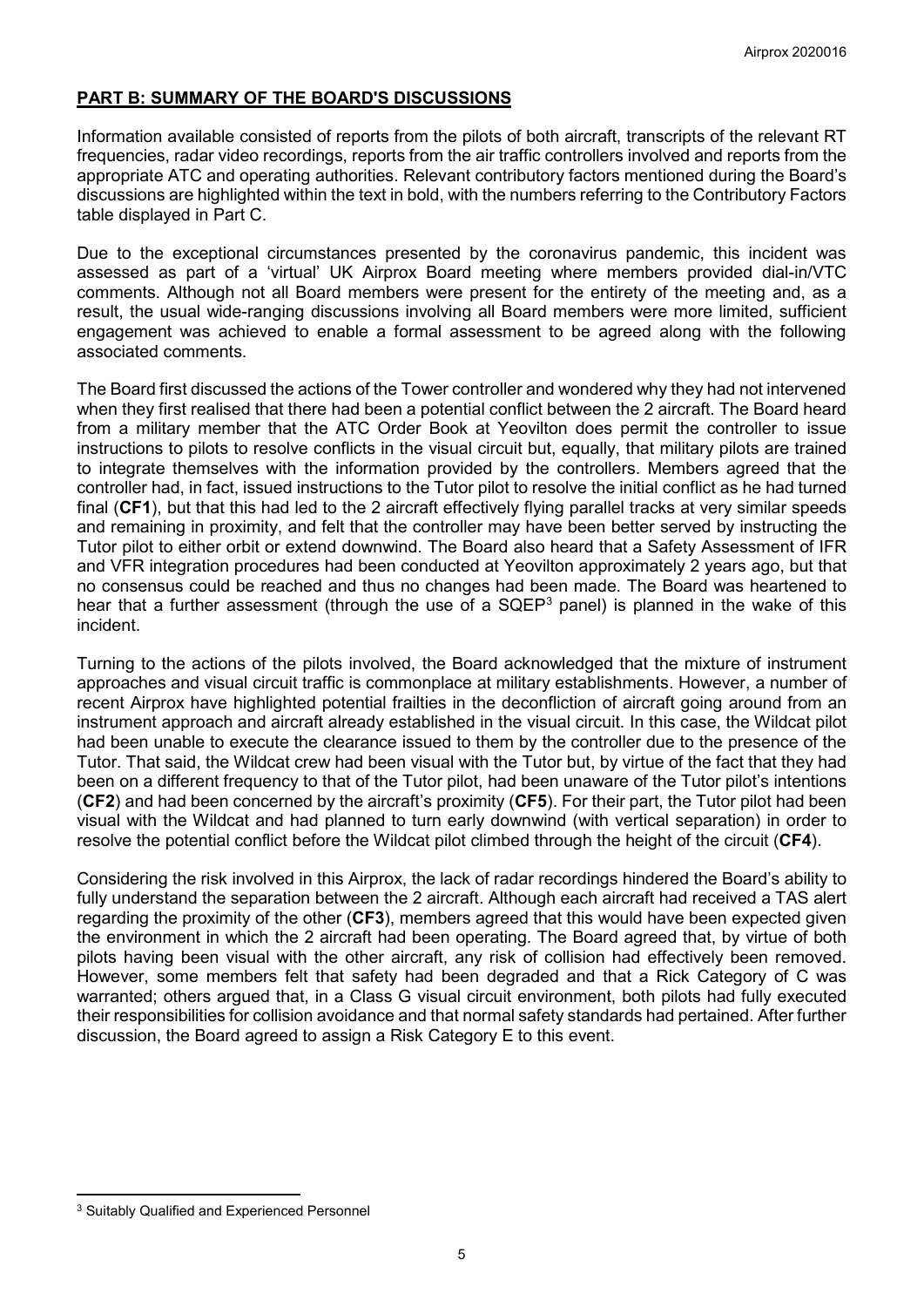# **PART C: ASSESSMENT OF CONTRIBUTORY FACTORS AND RISK**

#### Contributory Factors:

|                | 2020016                                                        |                                            |                                                            |
|----------------|----------------------------------------------------------------|--------------------------------------------|------------------------------------------------------------|
| CF.            | <b>Factor</b>                                                  | <b>Description</b>                         | Amplification                                              |
|                | <b>Ground Elements</b>                                         |                                            |                                                            |
|                | • Situational Awareness and Action                             |                                            |                                                            |
|                | <b>Human Factors</b>                                           | • Conflict Resolution - Provided Late      |                                                            |
|                | <b>Flight Elements</b>                                         |                                            |                                                            |
|                | • Situational Awareness of the Conflicting Aircraft and Action |                                            |                                                            |
| $\overline{2}$ | <b>Human Factors</b>                                           | • Situational Awareness and Sensory Events | Pilot was concerned by the proximity of the other aircraft |
|                | • Electronic Warning System Operation and Compliance           |                                            |                                                            |
| 3              | Contextual                                                     | • ACAS/TCAS TA                             |                                                            |
|                | • See and Avoid                                                |                                            |                                                            |
| 4              | <b>Human Factors</b>                                           | • Perception of Visual Information         | Pilot perceived there was no conflict                      |
| 5              | <b>Human Factors</b>                                           | • Perception of Visual Information         | Pilot was concerned by the proximity of the other aircraft |

#### Degree of Risk: E

Safety Barrier Assessment<sup>[4](#page-5-0)</sup>

In assessing the effectiveness of the safety barriers associated with this incident, the Board concluded that the key factors had been that:

## **Ground Elements:**

**Situational Awareness of the Confliction and Action** were assessed as **partially effective** because the Tower controller had detected the potential for the aircraft to conflict but chose not to instruct the Tutor pilot to conduct an orbit or extend downwind in order to resolve the confliction prior to the Tutor pilot turning final.

#### **Flight Elements:**

 $\overline{\phantom{a}}$ 

**Situational Awareness of the Conflicting Aircraft and Action** were assessed as **partially effective** because the Wildcat pilot, although visual with the Tutor, did not know of the intentions of the Tutor pilot to turn early onto the downwind leg.

<span id="page-5-0"></span><sup>4</sup> The UK Airprox Board scheme for assessing the Availability, Functionality and Effectiveness of safety barriers can be found on the [UKAB Website.](http://www.airproxboard.org.uk/Learn-more/Airprox-Barrier-Assessment/)